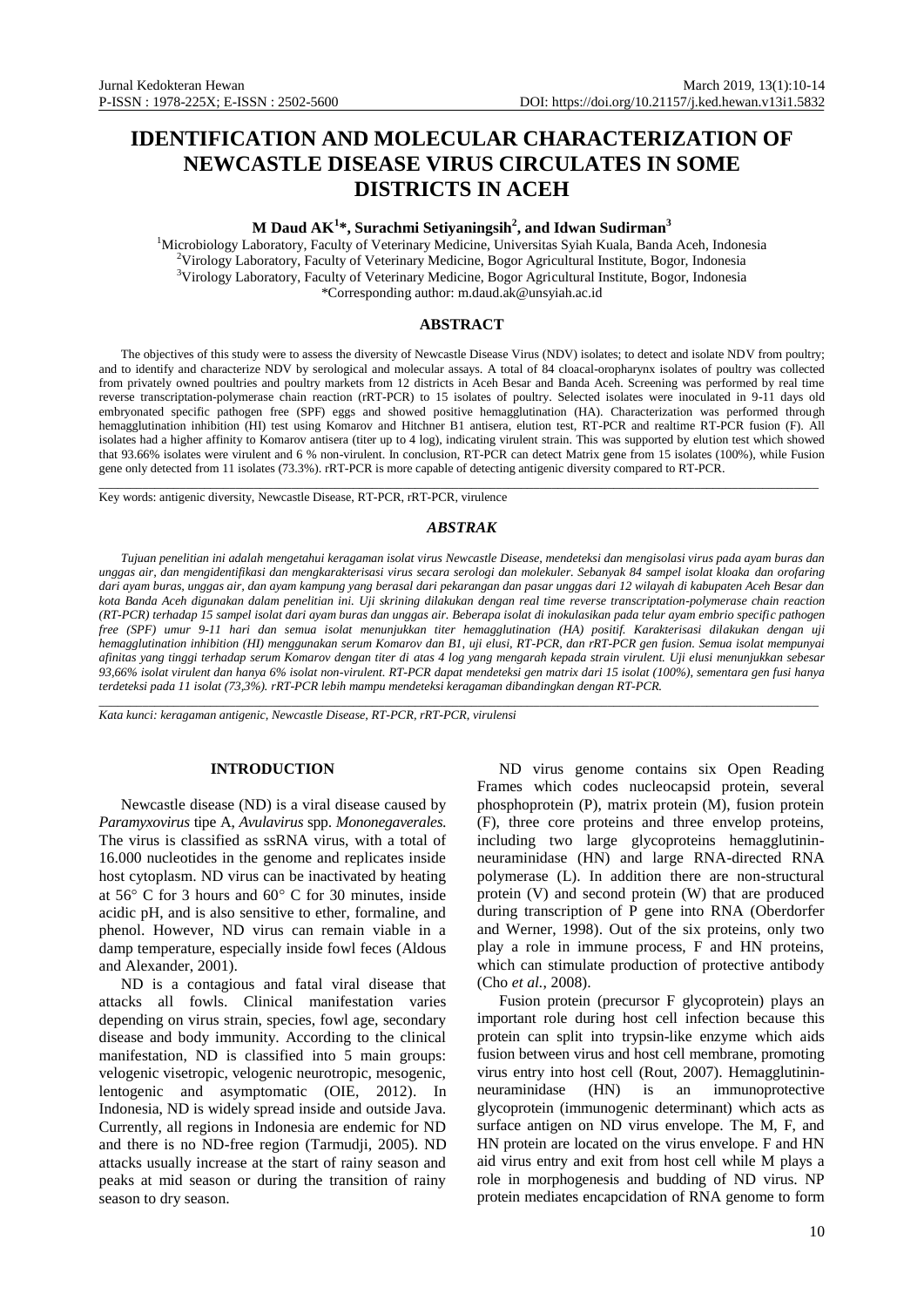nucleocapsid that becomes the template for viral transcription and replication. P protein is important for viral RNA synthesis and form a separate complex with NP and L proteins and nucleocapsid (EFSA, 2007).

Generally, ND virus attacks fowls such as ducks, geese, doves, parakeet and several other fowls. ND virus has been isolated from about 236 fowl species. Chickens are the most vulnerable while waterfowls are the most resistant to infection. Generally, virus isolated from waterfowls is weakly pathogenic towards domestic fowls. Several low virulence isolates from waterfowls that migrate in United States are used as B1 strain and La Sota commercial vaccines (Lomniczi *et al.*, 1998).

Virus virulence is determined by several genetic factors. Virus virulence also involves tissue or organ tropism which is related to host immune system. Virulence determination can also be performed molecularly (molecular pathotyping) by examining the amino acid sequence at cleavage site of F protein. Lentogenic viruses contain monobasic <sup>112</sup>G/E-K/R-O- $G/E-R<sup>116</sup>$  amino acid motif and L (leucine) on residue 117, while mesogenic and velogenic strains contain multibasic <sup>112</sup>R/K-R-Q/K/R-K*/*R-R <sup>116</sup> amino acid motif and F (phenylalanine*)* on residue 117*.* Protein F with monobasic motif is split by extracellular trypsin-like protease found on respiratory and digestive tracts, while those with polybasic motif is split by intracellular furin like protease enzymes that is found in various host tissues, resulting in fatal systemic reaction (OIE, 2012).

ND virus classification into genotypes is based on nucleotide sequence of fusion genes which is classified into class I and II. Class I virus is divided into 9 genotypes, which are often found in domestic fowls and waterfowls and are less virulent. Class II virus is divided into 16 genotypes, often found among chickens, pet birds and waterfowls. Genotypes I, II, III, IV and IX have a short genome, 15,186 nucleotides long, and are called "early" virus (found between year 1930-1960). Genotypes V, VI, VII, VIII and X are 15.192 nucleotides long and are grouped as "late" virus (found after year 1960). All class II viruses are virulent except genotype I which caused outbreak in Australia from 1998 to 2000, and used as live vaccines. Genotype II from class II is also non-virulent and hence widely used as vaccine such as La sota, B1 and VG/GA (Hines and Miller, 2012; Miller *et al.*, 2013).

Aceh Livestock Office reported that outbreaks of ND still occurred from 2011 to 2012; there were nearly 100 cases in each sub-district. Case investigation is still conventional in the form of clinical manifestation examination, anatomic pathology changes and serologic testing. Virus isolation has not been performed and misdiagnosis with Avian Influenza (AI) commonly occured.

Previous study reported antigenic and genetic diversity among NDV isolated from chickens in Aceh (Darniati, 2014). Therefore, investigators saw a need to conduct further study to confirm and document the presence of diversity as well as adding isolates from other fowls. This study's general objective was to investigate the diversity in NDV that circulates in Aceh. Specific objectives of this study include detection and isolation of NDV from broiler chicken and waterfowls, identification and characterization of virus based on their physical, serological and molecular profiles.

#### **MATERIALS AND METHODS**

#### **Study Sample**

Cloaca and oropharynx swab sampels were pooled based on swab type, fowl type and sampling date. Pooling was conducted on 5-7 individuals with individual sample volume of 100 µL.

#### **Viral RNA Isolation**

RNA isolation was conducted using High Pure Viral Nucleic Acid Kit (Roche® ) following standard protocol provided by the manufacturer.

### **Real-Time Reverse-Transcriptation Polymerase Chain Reaction (rRT-PCR) Test**

The application used was Ag\_Path ID TM One-Step RT-PCR kit from Ambion®. The primers used were matrix forward (M+4100): 5'-AGTGATGTGCTC GGACCTTC-3' and matrix reverse (M-4220) 5'-CCTGAGGAGAGGCATTTGCTA-3'. The probe used was M+4169 5'-FAM TTCTCTAGCAGTGGGAC AGCCTGC-3. Result was analyzed by Applied Biosystems 7500 Real-Time PCR System software (CVL, 2007)

#### **Virus Isolation from Embryonated Chicken Egg**

Virus isolation was performed from individuals with positive cloaca and oropharynx samples for gene matrix with rRT-PCR. Cloaca and oropharynx swab samples as inoculum were suspended with Penicillinstreptomycin (200.000 IU), and 0.2 ml were inoculated into Spesific Pathogen Free (SPF) embryonated chicken eggs aged 9-11 days through allantoic cavity. Inoculated eggs were incubated and observed for 4-7 days at  $37^{\circ}$  C with humidity 60-65% (OIE, 2012).

## **Hemagglutination (HA) and Hemaglutination Inhibition (HI) Test**

HA and HI tests for isolated virus was performed according to procedure suggested by OIE (2012).

## **Real-time RT-PCR test with Oligonucleotide (F) Primers**

Testing on fusion (F) gene was done using oligonucleotide primer for forward primer Fusion F+ 4829 5'-GGTGAGTCTATCCGGARGATACAAG-3' and matrix reverse M+ (M-4894) 5- AGCTGTTGCAACCCAAG-3. The probe used was M+ (4939) 5'- FAMAAGCGTTTCTGTCTCCTTCCTCCA [BHQ-3]' (CVL, 2007).

#### **RT-PCR test with Oligonucleotide (M) Primers**

Gene M was amplified using primer 4100F-5090R (Kim *et al.*, 2007).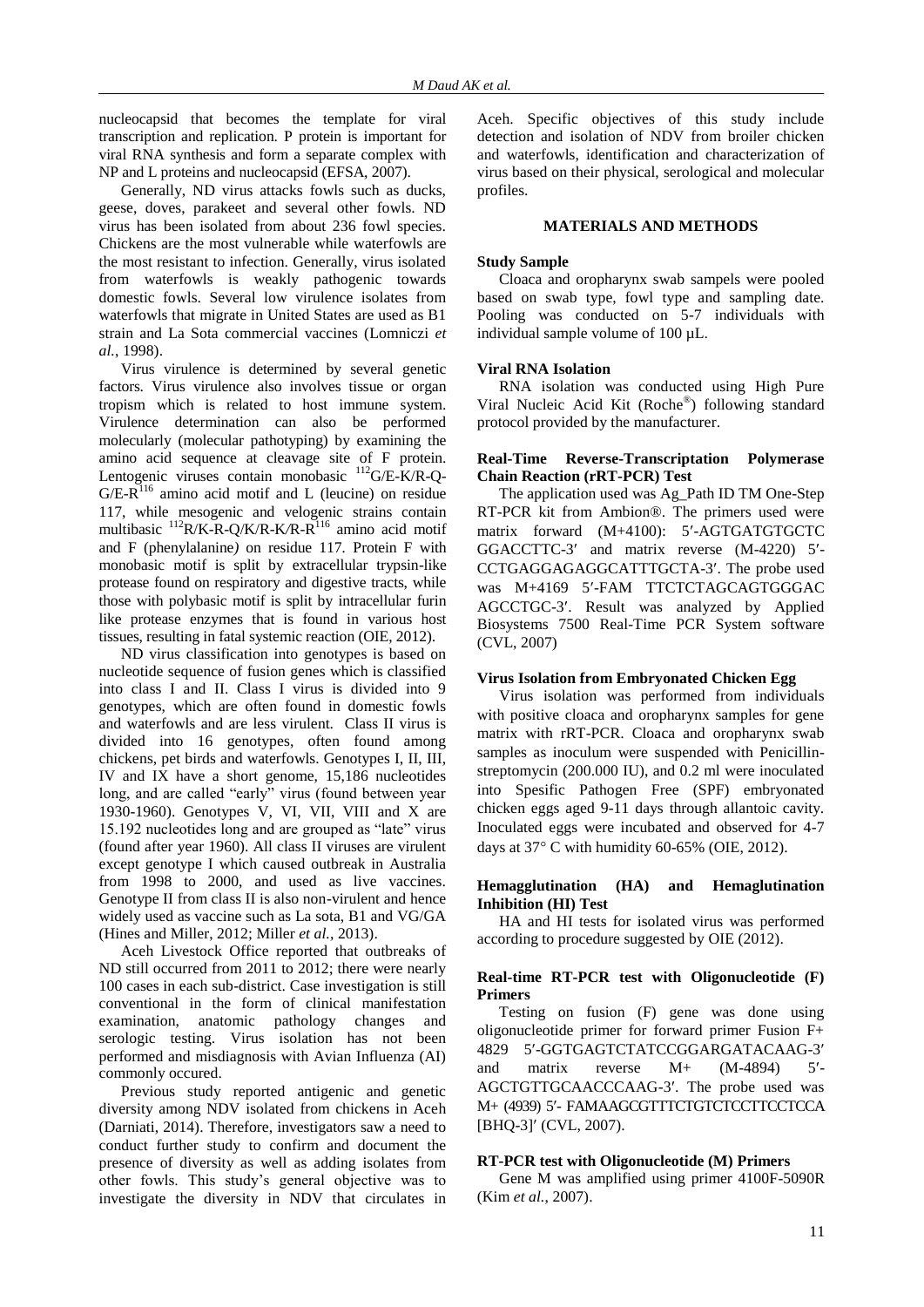## **RESULTS AND DISCUSSION**

#### **Identification and Isolation of ND Virus using real time RT-PCR**

Detection and isolation on 15 cloaca and oropharynx samples from non-broiler chickens, broiler chickens, layer chickens and waterfowls (ducks and geese) from 2 locations, which were Public Community Facility (PCF) and Public Slaughter House (PSH) from 4 sub-districts in Banda Aceh and Aceh Besar using matrix primer showed that 10 samples were positive while 5 samples were negative. Positive and negative samples were spread in 2 locations from 4 sub-districts. Swab samples were taken from fowls that showed clinical and subclinical symptoms. Sample data and rRT-PCR amplification can be seen in Table 1.

The result of realtime RT-PCR amplification showed positive result as exponential phase line that cuts threshold line and is located at a different position on plateau phase. 10 samples that were positive for matrix gene from real time RT-PCR test also showed positive result for HA test. Hence, real time RT-PCR can detect all samples from various locations in Banda Aceh and Aceh Besar. This is influenced by high sensitivity of rRT-PCR to detect live or dead virus. Generally, positive sample showed Ct (Cycle Threshold) value between 25 and 37. The smaller the Ct value, the higher the virus concentration. In waterfowls with subclinical symptoms, virus concentration remained high because viruses were still excreted even without clinical symptom (Kapczynski *et al.*, 2013). Saepulloh and Darminto (2005) reported that waterfowls infected with mesogenic and velogenic NDV were often subclinical but still capable of transmitting to other fowls (carrier). Embryonated chicken egg inoculation results also showed that almost all sample isolates did not cause embryonic death in  $\leq$ 90 hours, but had high HA titer of  $2^7$ , positive for fusion gene on RT-PCR and indicated virulent NDV based on elution test.

#### **ND Virus identification with conventional RT-PCR**

All samples from non-broiler chickens, broiler chicken, layer chicken and waterfowls were amplified



**Figure 1.** Results of electrophoresis amplification using 991 bp of RT-PCR pruduct (100 bp marker)

| District   | Sub-district | Origin of poultry | Location   | Poultry        | Ct value |
|------------|--------------|-------------------|------------|----------------|----------|
| Banda Aceh | Kuta Alam    | Kuta Malaka       | <b>PSH</b> | <b>Broiler</b> | 12.0     |
|            | Kuta Alam    | Kuta Malaka       | <b>PSH</b> | <b>Broiler</b> | 18.95    |
|            | Kuta Alam    | Kuta Malaka       | <b>PSH</b> | <b>Broiler</b> | Negative |
|            | Kuta Alam    | Lhoksemawe        | <b>PCF</b> | Arab chicken   | Negative |
|            | Kuta Alam    | Lhoksemawe        | <b>PCF</b> | Arab chicken   | 19.0     |
|            | Kuta Alam    | Lhoksemawe        | <b>PCF</b> | Arab chicken   | 16.80    |
|            | Kuta Alam    | Lhoksemawe        | <b>PCF</b> | Arab chicken   | 17.38    |
|            | Kuta Alam    | Lhoksemawe        | <b>PCF</b> | Arab chicken   | Negative |
|            | Kuta Alam    | Lhoksemawe        | <b>PCF</b> | Arab chicken   | 19.0     |
|            | Ulee Kareng  | Lhok Nga          | <b>PCF</b> | Duck           | 37.42    |
|            | Ulee Kareng  | Lhok Nga          | PCF        | Duck           | Negative |
| Aceh Besar | Montasik     | Montasik          | Farm       | Layer          | 16.41    |
|            | Suka Makmur  | Suka Makmur       | <b>PCF</b> | Geese          | Negative |
|            | Suka Makmur  | Suka Makmur       | <b>PCF</b> | Geese          | 17.08    |
|            | Suka Makmur  | Suka Makmur       | PCF        | Geese          | 17.38    |

**Table 1**. Results of sample isolation and detection by using real time RT-PCR (Matrix gene)

PSH= Public Slaughter House, PCF= Public Community Facility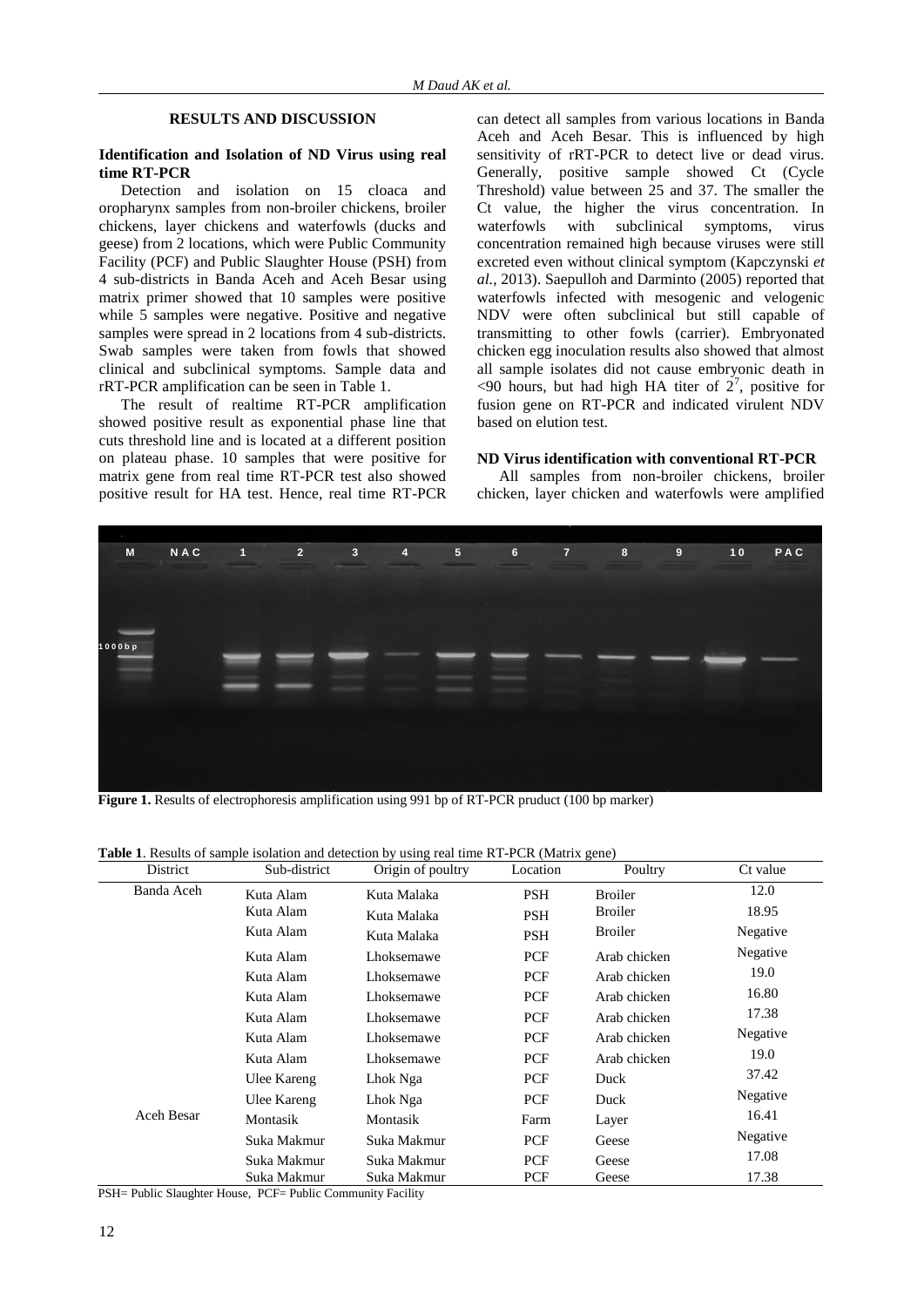using 991 bp 4100F-5090R primer. 8 µL of RNA (the same volume used in realtime PCR) in 25 µl reaction mix One-Step RT-PCR (Roche and Invitrogen). PCR amplification product was visualized in 1% agarose gel and 1xTAE which contained ethidium bromide*.* PCR products showed thin band were reamplified using Superscripts III (Invitrogen) in a different PCR reaction condition (Roche). Reamplification was performed to confirm whether the band that appeared was contamination or low RNA concentration (Figure 1).

## **ND Virus F Gene Fragment Detection with rRT-PCR**

Fragment F detection with real time RT-PCR from 15 isolates showed 11 isolates positive for F gene (73.33%) while 4 isolates were negative. This occurred because of incompatibility between primer oligonucleotide or probe with ND virus cDNA template (Cattoli *et al.*, 2011). Wise *et al.* (2004) stated that F gene probe for rRT-PCR could detect  $10^2$ - $10^4$  copy of RNA and at least 10 ND virus particles, hence the concentration of virus that is needed is lower. In addition, rRT-PCR test is more specific for certain antigens (Kencana *et al.*, 2012). Testing using F gene was aimed to detect virulent ND virus strain and differentiated between virus from vaccinated fowl and wild virus. Meanwhile, M gene was used for unvaccinated fowls such as waterfowls (Kim *et al.*, 2006). However, M and F genes were not always

detected for all ND virus strains due to frequent mutation on those genes, hence new sequence of M and F genes are needed for rRT-PCR test (Dharmayanti *et al.*, 2014). Specificity and sensitivity for F gene can be increased by reducing annealing temperature or modification of primer and probe (Kim *et al.*, 2008).

#### **Antigenic Diversity Identification with Hemagglutination Inhibition (HI) Test**

Optimal antibody titer will be formed if inhibition of agglutination reaction occurs using homologous serum-specific polyclonal ND virus (Miller *et al.*, 2013). Figure 4 shows difference in affinity between serum B1 and Komarov towards virus isolate with variation in antibody titer, where serum B1 showed lower antibody titer (4 Log2 - 6 Log2) compared to Komarov serum that reached 5 Log2 - 9 Log2. Isolate is denoted positive for ND virus when it has reached 4 Log2 - 5 Log2 or with value of 16-32 (OIE, 2012). According to Sa'idu and Abdu (2008), vaccination failure is often caused by difference between vaccine strain and wild virus, hence the vaccine could not protect chickens from VND infection. The higher the antibody titer in a chicken, the more protected they are toward VND infection (Figure 2).

## **Detection of ND Virus Distribution in Aceh**

ND virus is highly prevalent in all regions in Aceh in all fowl species and is classified as velogenic strain both



**Figure 2**. Variations in the affinity of antibody titers (4 Logs and 5 Logs) between two serums (B1 and Komarov) using Hemagglutinin Inhibition test



**Figure 3**. VND distribution in poultry collected from several areas in Aceh Besar and Banda Aceh